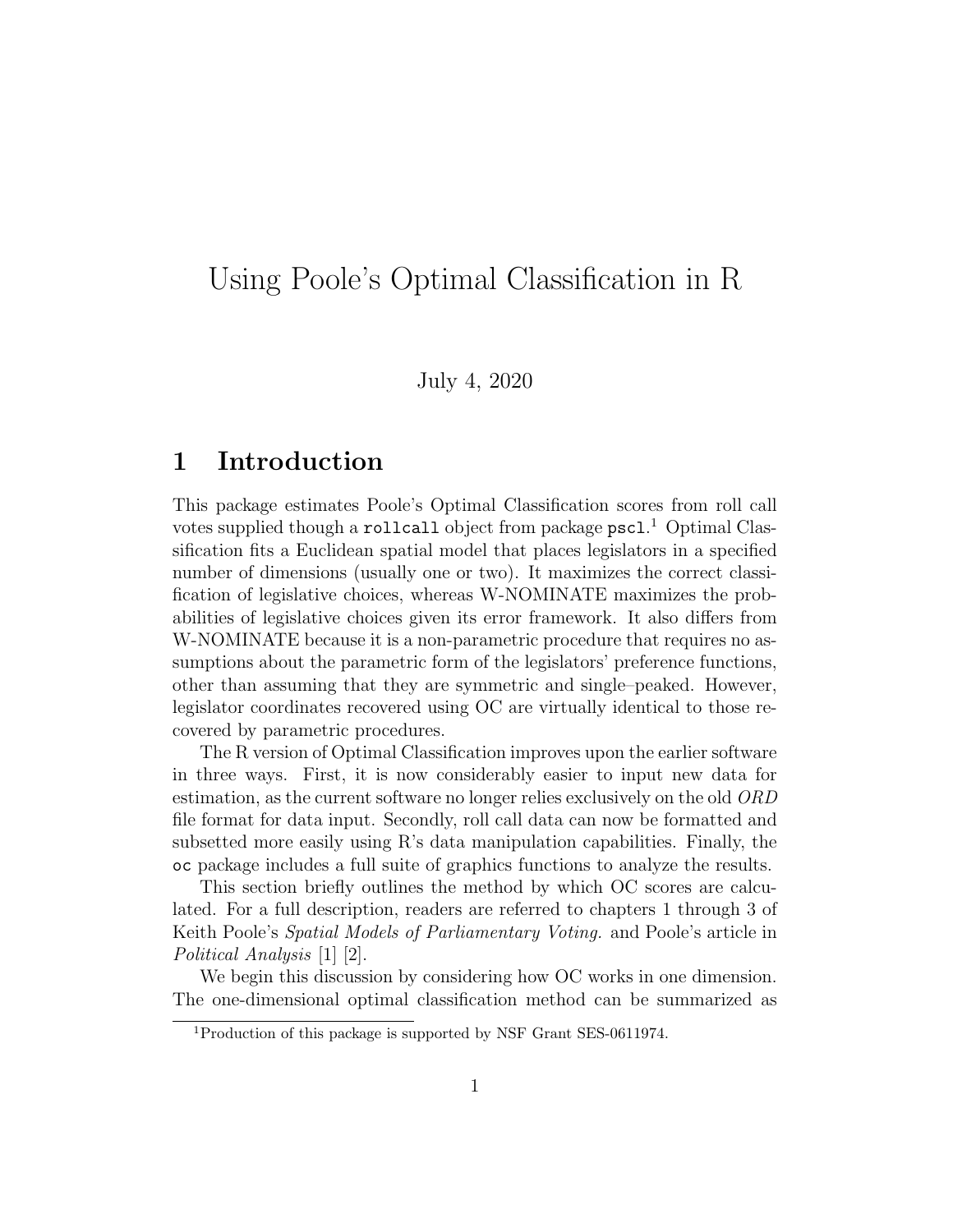follows:

- 1. Generate a starting estimate of the legislator rank ordering using singular value decomposition.
- 2. Holding the legislator rank ordering fixed, use the Janice algorithm (described below) to find the optimal cutting point ordering.
- 3. Holding the cutting point ordering fixed, use the Janice algorithm to find the optimal legislator ordering.
- 4. Return to step 2 to iterate if the results change from the previous iteration

Together, steps 2-4 constitute what is know as the Edith algorithm.

To understand the Janice algorithm, we provide a useful example. Suppose we have six legislators who vote on 5 roll calls as follows:

| Legislators             |   | 2 | 3 |   | 5 |
|-------------------------|---|---|---|---|---|
| One                     |   |   |   |   |   |
| Two                     | N |   |   |   |   |
| Three                   | N | N |   |   |   |
| Four                    | N | N | N |   |   |
| Five                    | N | N | N | N |   |
| $\mathrm{Si}\mathrm{x}$ | N |   |   |   |   |

To recover the legislator ideal points  $X_1... X_6$  with voting error, we generate an agreement score matrix and extract the first eigenvector from the double–centered agreement score matrix (not shown) as follows. The result here transposes the ideal points of legislators  $X_1$  and  $X_2$ , demonstrating how Janice orders the legislator ideal points.

| Agreement Scores |        |                 |     |     |     |  |
|------------------|--------|-----------------|-----|-----|-----|--|
|                  |        |                 |     |     |     |  |
| $.6\phantom{0}$  |        |                 |     |     |     |  |
| $\overline{.4}$  | .8     |                 |     |     |     |  |
| $\ddot{o}$       | $.6\,$ | .8              |     |     |     |  |
| .4               | .4     | $.6\phantom{0}$ | .8  | 1.0 |     |  |
| $\mathcal{D}$    | .2     |                 | 6.6 | 8   | 1.0 |  |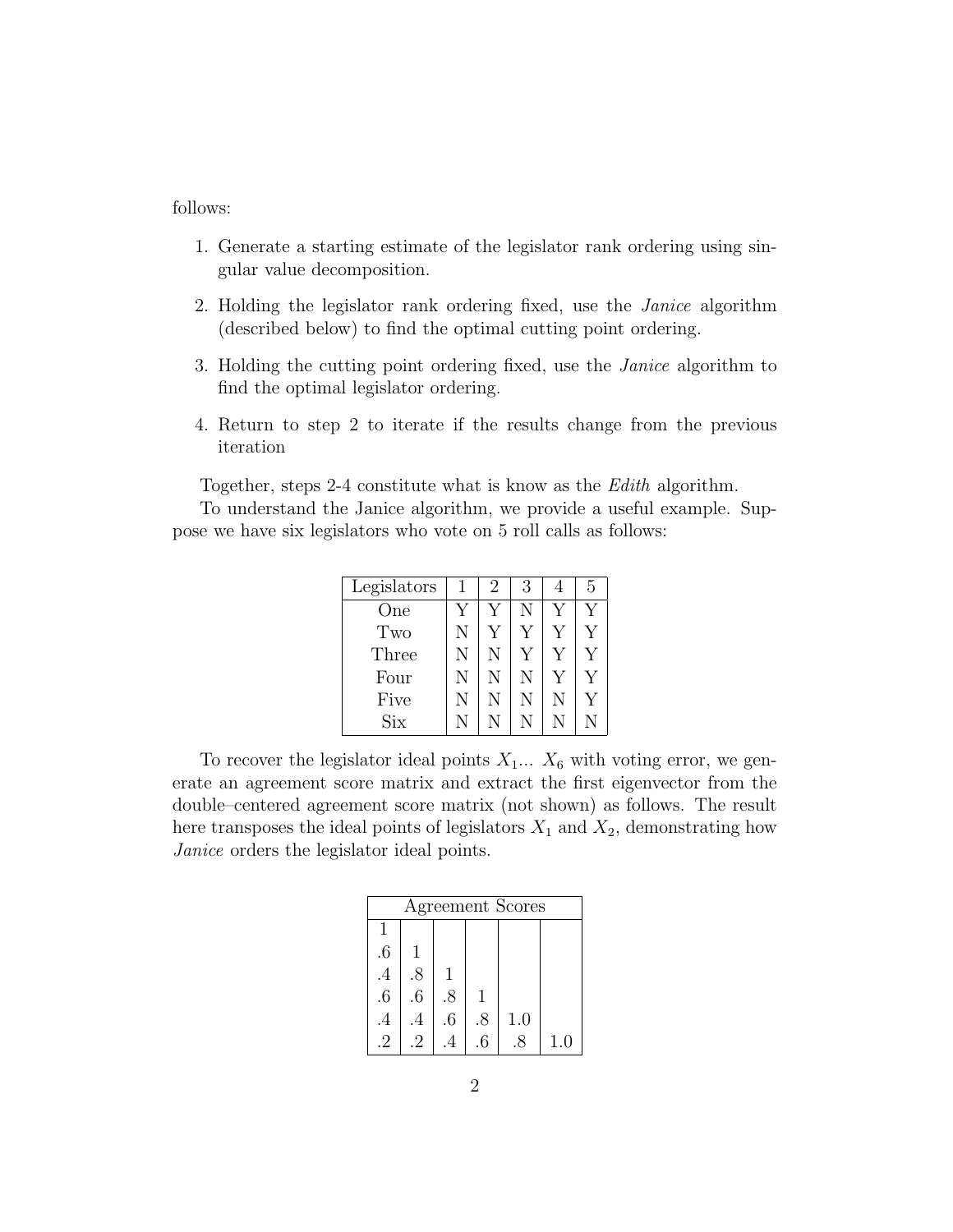| First Eigenvector |
|-------------------|
| $X_1 = -.44512$   |
| $X_2 = -.48973$   |
| $X_3 = -.11093$   |
| $X_4 = .04431$    |
| $X_5 = .34859$    |
| $X_6 = .65288$    |

To see how Janice chooses the cutting lines to minimize the number of classification errors, we first observe that the ideal points of the legislators are ordered such that  $X_2 < X_1 < X_3 < X_4 < X_5 < X_6$ . From this ordering, we take the predicted votes conditional on the j<sup>th</sup> cutline  $z_i$  as follows, and simply measure the actual number of errors on the roll calls. In this example, we show only a table with Yeas on the Left and Nays on the Right; however, this procedure is usually also repeated with a table where Yeas are on the Right and Nays are on the Left.

| Cutline placement   Predicted Vote |             | Errors on Roll calls |
|------------------------------------|-------------|----------------------|
|                                    |             | 12345                |
| $Z_i < X_2$                        | NNNNNN      | 12245                |
| $X_2 < Z_j < X_1$                  | YNNNNN      | 21134                |
| $X_1 < Z_j < X_3$                  | YYNNNN      | 10223                |
| $X_3 < Z_i < X_4$                  | YYYNNN      | 2 1 1 1 2            |
| $X_4 < Z_i < X_5$                  | YYYYNN      | 32201                |
| $X_5 < Z_j < X_6$                  | Y Y Y Y Y N | 43310                |
| $X_6 < Z_i$                        | Y Y Y Y Y Y | 54421                |

The underlined placements of the five roll call cutlines thus minimize the number of classification errors in this example, and the application of the Janice algorithm produces the following joint ordering of legislators and cutting points:

$$
X_1 < X_2 < Z_1 = Z_2 < X_3 < Z_3 < X_4 < Z_4 < X_5 < Z_5 < X_6
$$

In multiple dimensions, OC shares the same core algorithm as its singledimension counterpart. The major difference in multiple dimensions is that cutting lines can no longer be tested exhaustively as in the one-dimensional case. Instead, the optimal cutting lines  $N_j$  for a roll call matrix with p legislators, s roll calls, and d dimensions are derived through projection onto a least squares line as follows: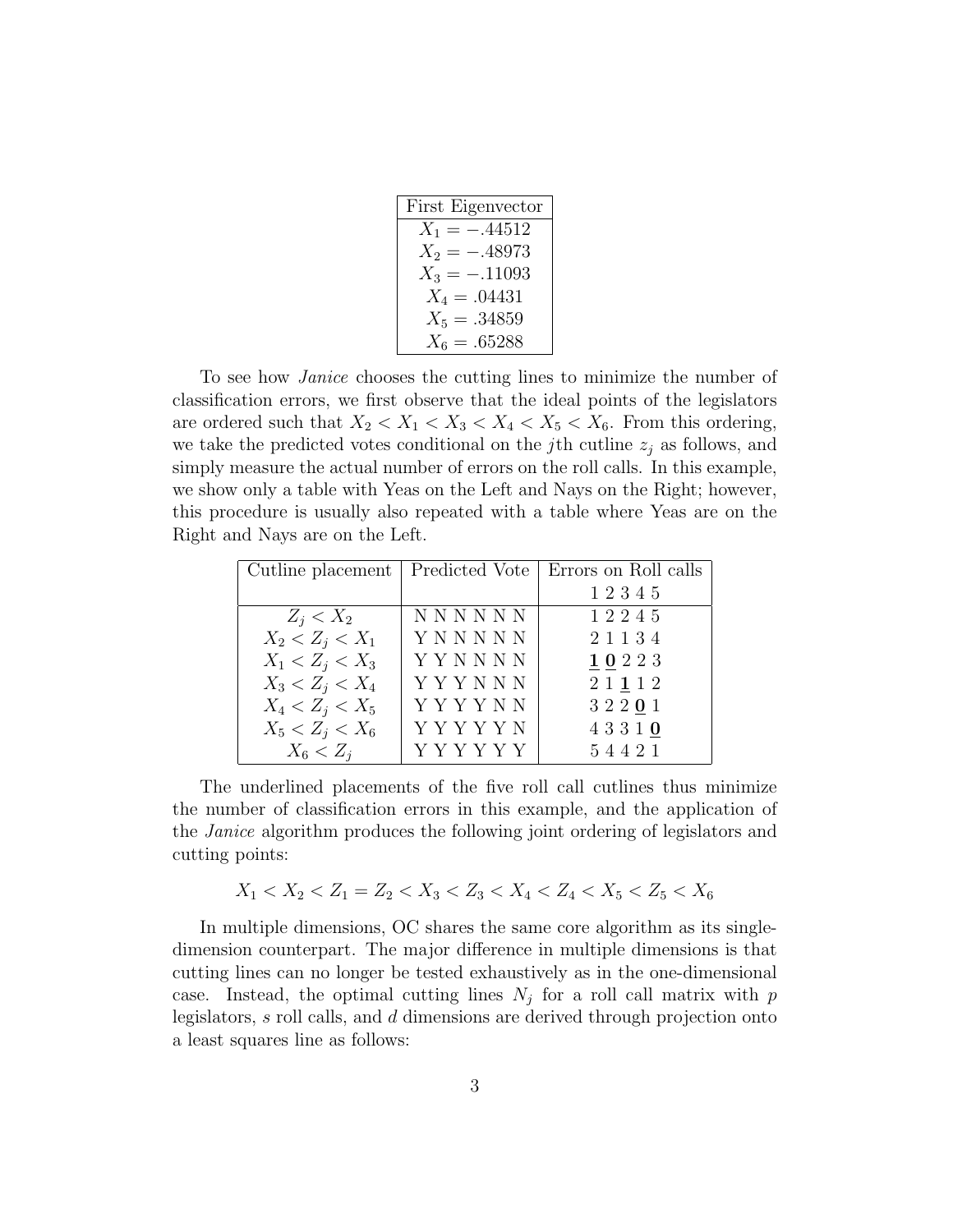- 1. Obtain a starting estimate of  $N_j$ , usually through least squares regression.
- 2. Calculate the correct classifications associated with  $N_j$ .
- 3. Construct  $\Psi^*$ , where:
	- $\Psi_i = X_i + (c_j w_i)N_j$  if correctly classified and  $\Psi_i = X_i$  if incorrectly classified.  $\Psi_i$  is the sx1 vector that is the *i*<sup>th</sup> row of  $\Psi$ ,  $X_i$ is the ideal point of legislator i,  $c_j$  is the midpoint of roll call j, and  $w_i = X_i' N_j$ .
	- $\Psi^* = \Psi$   $J_p u'$ , where  $J_p$  is a px1 vector of 1s and u is a dx1 vector of means.
- 4. Perform the singular value decomposition  $U\Lambda V'$  of  $\Psi^*$ .
- 5. Use the sth singular vector (sth column)  $v_s$  of V as the new estimate of  $N_j$ .

The starting value generator, cutting line algorithm, and legislator ordering algorithm collectively consitute the OC algorithm that is implemented in this R package.

### 2 Usage Overview

The oc package was designed for use in one of three ways. First, users can estimate ideal points from a set of Congressional roll call votes stored in the traditional ORD file format. Secondly, users can generate a vote matrix of their own, and feed it directly into oc for analysis. Finally, users can also generate test data with ideal points and bill parameters arbitrarily specified as arguments by the user for analysis with oc. Each of these cases are supported by a similar sequence of function calls, as shown in the diagrams below:

```
ORD file \xrightarrow{\text{readKH}(\cdot)} rollcall object \xrightarrow{\text{o}c(\cdot)} DCobject
Vote matrix \xrightarrow{\text{rollcall()}} \text{rollcall} object \xrightarrow{\text{oc()}} \text{0Cobject}
```
Following generation of an OCobject, the user then analyzes the results using the plot and summary methods, including: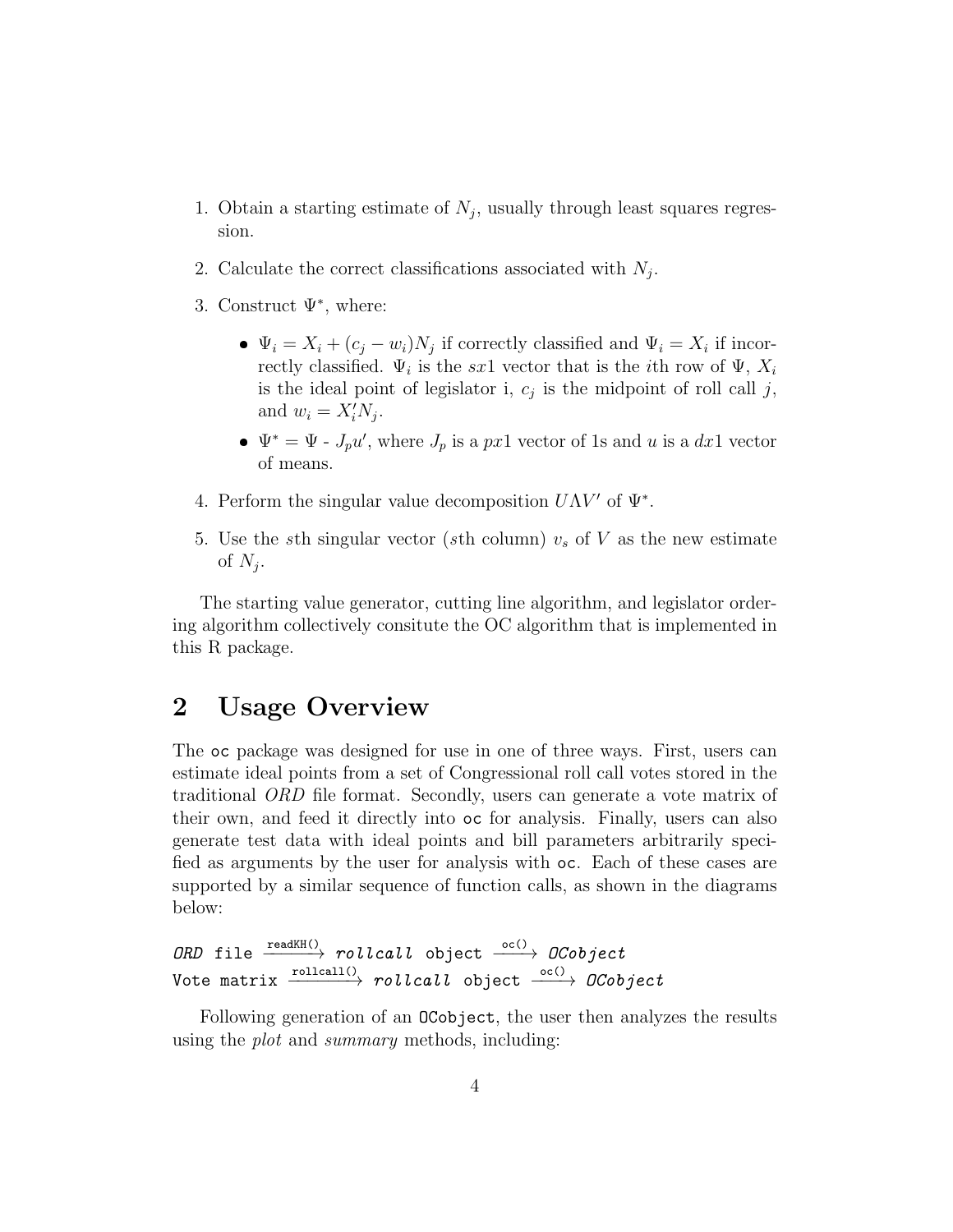- plot.OCcoords(): Plots ideal points in one or two dimensions.
- plot.OCangles(): Plots a histogram of cut lines.
- plot.OCcutlines(): Plots a specified percentage of cutlines (a Coombs mesh).
- plot.OCskree(): Plots a Skree plot with the first 20 eigenvalues.
- $\bullet$  plot.OCobject(): S3 method for an 0Cobject that combines the four plots described above.
- summary.OCobject(): S3 method for an OCobject that summarizes the estimates.

Examples of each of the three cases described here are presented in the following sections.

## 3 Optimal Classification with ORD files

This is the use case that the majority of oc users are likely to fall into. Roll call votes in a fixed width format ORD format for all U.S. Congresses are stored online for download at:

- $\bullet$  http://www.voteview.com/
- http://www.polisci.ucla.edu/faculty/lewis/rollcall/ (latest Congress only, updates votes in real time)

oc takes rollcall objects from Simon Jackman's pscl package as input. The package includes a function,  $readKH()$ , that takes an ORD file and automatically transforms it into a rollcall object as desired. Refer to the documentation in pscl for more detailed information on  $readKH()$  and rollcall(). Using the 90th Senate as an example, we can download the file sen90kh.ord and read the data in R as follows:

```
> library(oc)
> #sen90 <- readKH("ftp://voteview.com/sen90kh.ord")
> data(sen90) #Does same thing as above
> sen90
```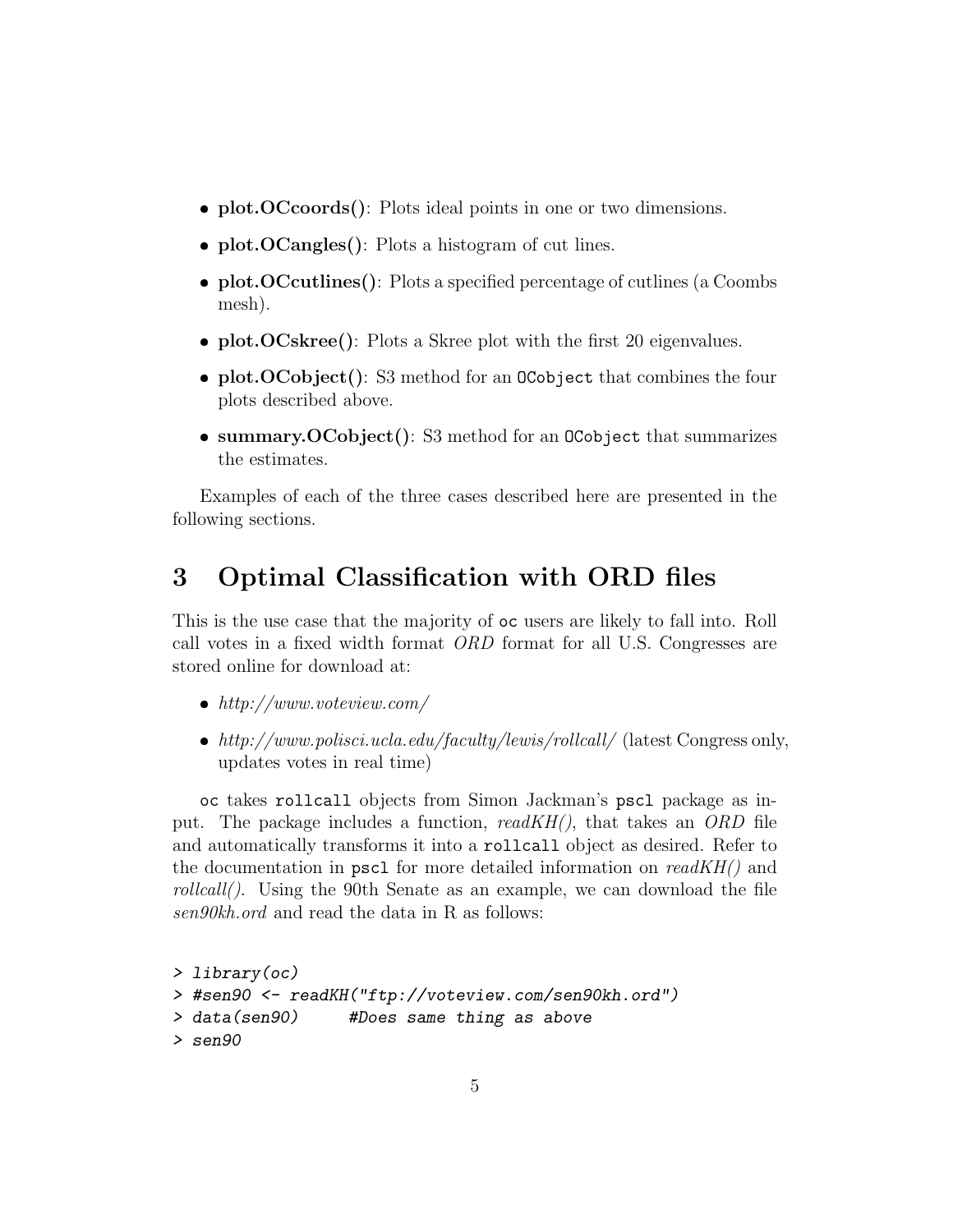```
Source: C:/sen90kh.ord
Number of Legislators: 102
Number of Votes: 596
Using the following codes to represent roll call votes:
Yea: 1 2 3
Nay: 4 5 6
Abstentions: 7 8 9
Not In Legislature: 0
Legislator-specific variables:
[1] "state" "icpsrState" "cd" "icpsrLegis" "party"
[6] "partyCode"
Detailed information is available via the summary function.
```
To make this example more interesting, suppose we were interested in applying  $oc()$  only to bills that pertained in some way to agriculture. Keith Poole and Howard Rosenthal's VOTEVIEW software allows us to quickly determine which bills in the 90th Senate pertain to agriculture.<sup>2</sup> Using this information, we create a vector of roll calls that we wish to select, then select for them in the rollcall object. In doing so, we should also take care to update the variable in the rollcall object that counts the total number of bills, as follows:

```
> selector <- c(21,22,44,45,46,47,48,49,50,53,54,55,56,58,59,60,61,62,65,66,67,6
> sen90$m <- length(selector)
> sen90$votes <- sen90$votes[,selector]
```
 $oc()$  takes a number of arguments described fully in the documentation. Most of the arguments can (and probably should) be left at their defaults, particularly when estimating ideal points from U.S. Congresses. The default options estimate ideal points in two dimensions without standard errors, using the same beta and weight parameters as described in the introduction. Votes where the losing side has less than 2.5 per cent of the vote, and legislators who vote less than 20 times are excluded from analysis.

The most important argument that  $oc()$  requires is a set of legislators who have positive ideal points in each dimension. This is the *polarity* argument to  $oc()$ . In two dimensions, this might mean a fiscally conservative

<sup>&</sup>lt;sup>2</sup>VOTEVIEW for Windows can be downloaded at *www.voteview.com.*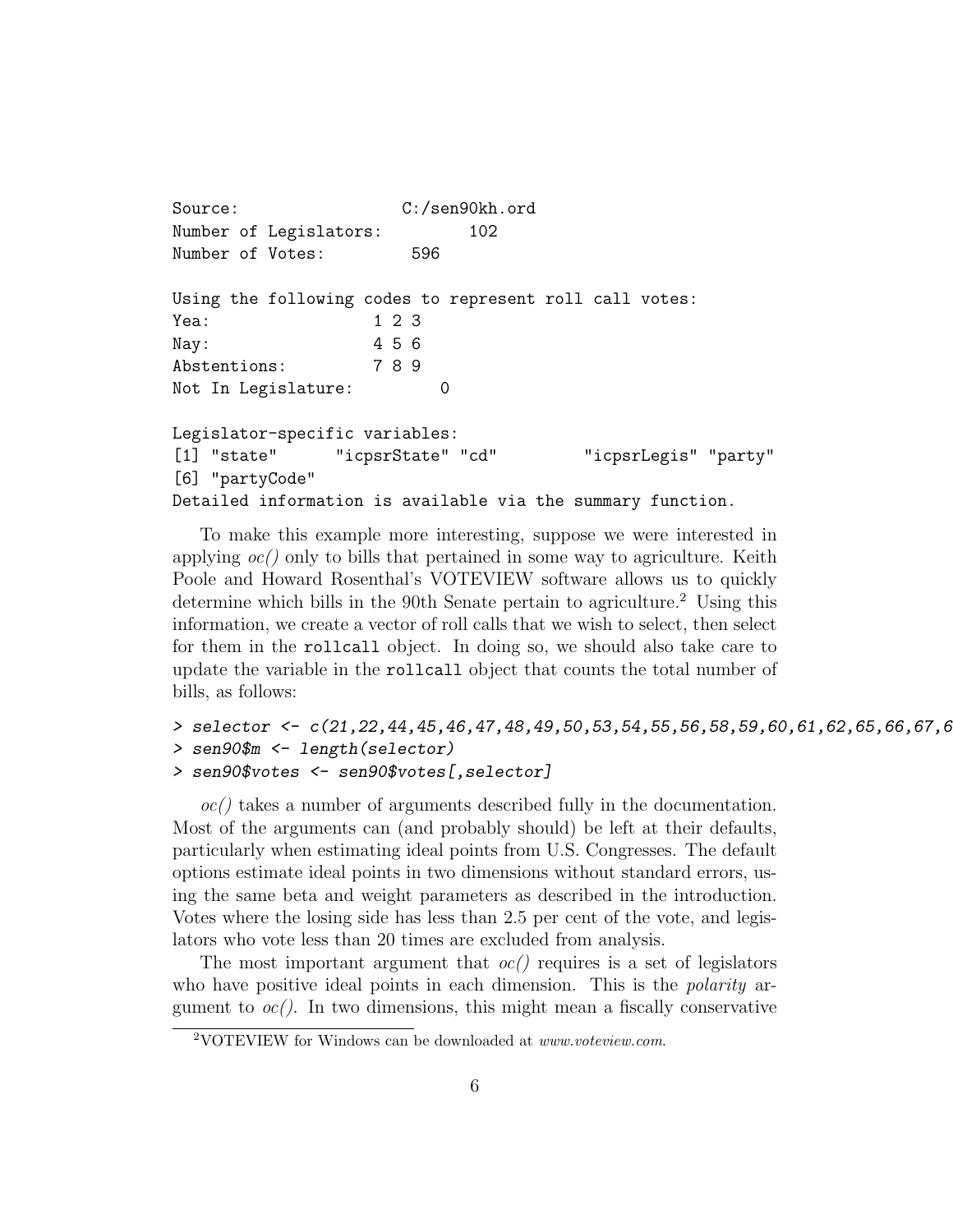legislator on the first dimension, and a socially conservative legislator on the second dimension. Polarity can be set in a number of ways, such as a vector of row indices (the recommended method), a vector of names, or by any arbitrary column in the *legis.data* element of the rollcall object. Here, we use Senators Sparkman and Bartlett to set the polarity for the estimation. The names of the first 12 legislators are shown, and we can see that Sparkman and Bartlett are the second and fifth legislators respectively.

```
> rownames(sen90$votes)[1:12]
```

```
[1] "JOHNSON (D USA)" "SPARKMAN (D AL)" "HILL (D AL)" "GRUENING (D AK)"
 [5] "BARTLETT (D AK)" "HAYDEN (D AZ)" "FANNIN (R AZ)" "FULBRIGHT (D AR)"
 [9] "MCCLELLAN (D AR)" "KUCHEL (R CA)" "MURPHY (R CA)" "DOMINICK (R CO)"
> result \leq oc(sen90, polarity=c(2,5))
Preparing to run Optimal Classification...
        Checking data...
                ... 1 of 102 total members dropped.
               Votes dropped:
                ... 36 of 208 total votes dropped.
       Running Optimal Classification...
               Generating Start Coordinates...
               Running Edith Algorithm...
                Getting normal vectors...
                Getting legislator coordinates...
               Getting normal vectors...
                Getting legislator coordinates...
                Getting normal vectors...
               Getting legislator coordinates...
               Getting normal vectors...
                Getting legislator coordinates...
                Getting normal vectors...
```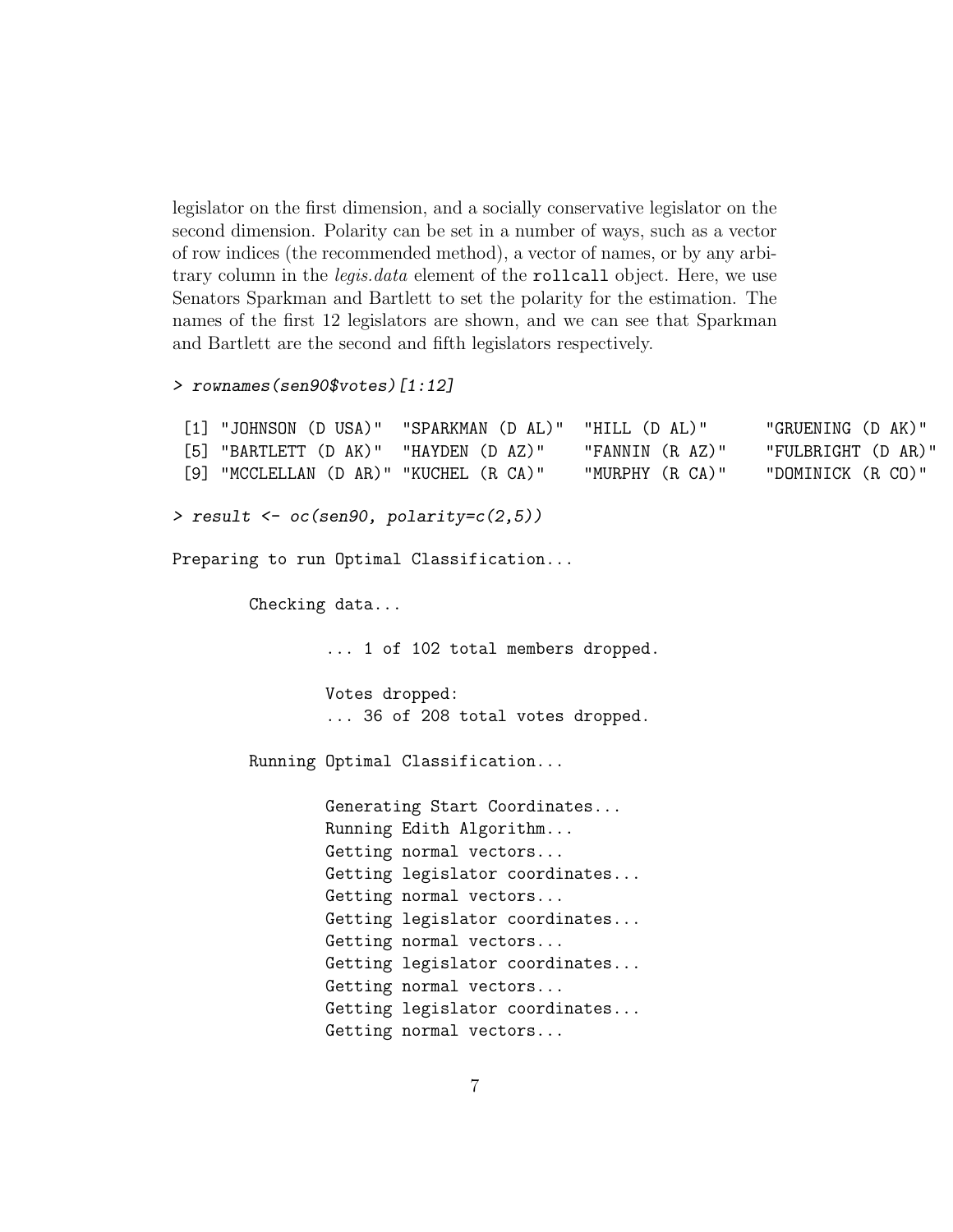```
Getting legislator coordinates...
Getting normal vectors...
Getting legislator coordinates...
Getting normal vectors...
Getting legislator coordinates...
Getting normal vectors...
Getting legislator coordinates...
Getting normal vectors...
Getting legislator coordinates...
Getting normal vectors...
Getting legislator coordinates...
```
Optimal Classification completed successfully. Optimal Classification took 2.264 seconds to execute.

result now contains all of the information from the OC estimation, the details of which are fully described in the documentation for  $oc/$ . result \$legislators contains all of the information from the PERF25.DAT file from the old Fortran  $oc()$ , while result\$rollcalls contains all of the information from the old **PERF21.DAT** file. The information can be browsed using the  $\hat{f}(\mathbf{x})$  command as follows (not run):

 $\geq$  legisdata  $\lt$ - result\$legislators  $\frac{1}{\pi}$  fix(legisdata)

For those interested in just the ideal points, a much better way to do this is to use the *summary*() function:

```
> summary(result)
```
SUMMARY OF OPTIMAL CLASSIFICATION OBJECT ----------------------------

```
Number of Legislators: 101 (1 legislators deleted)
Number of Votes: 172 (36 votes deleted)
Number of Dimensions: 2
Predicted Yeas: 6859 of 7732 (88.7%) predictions correct
```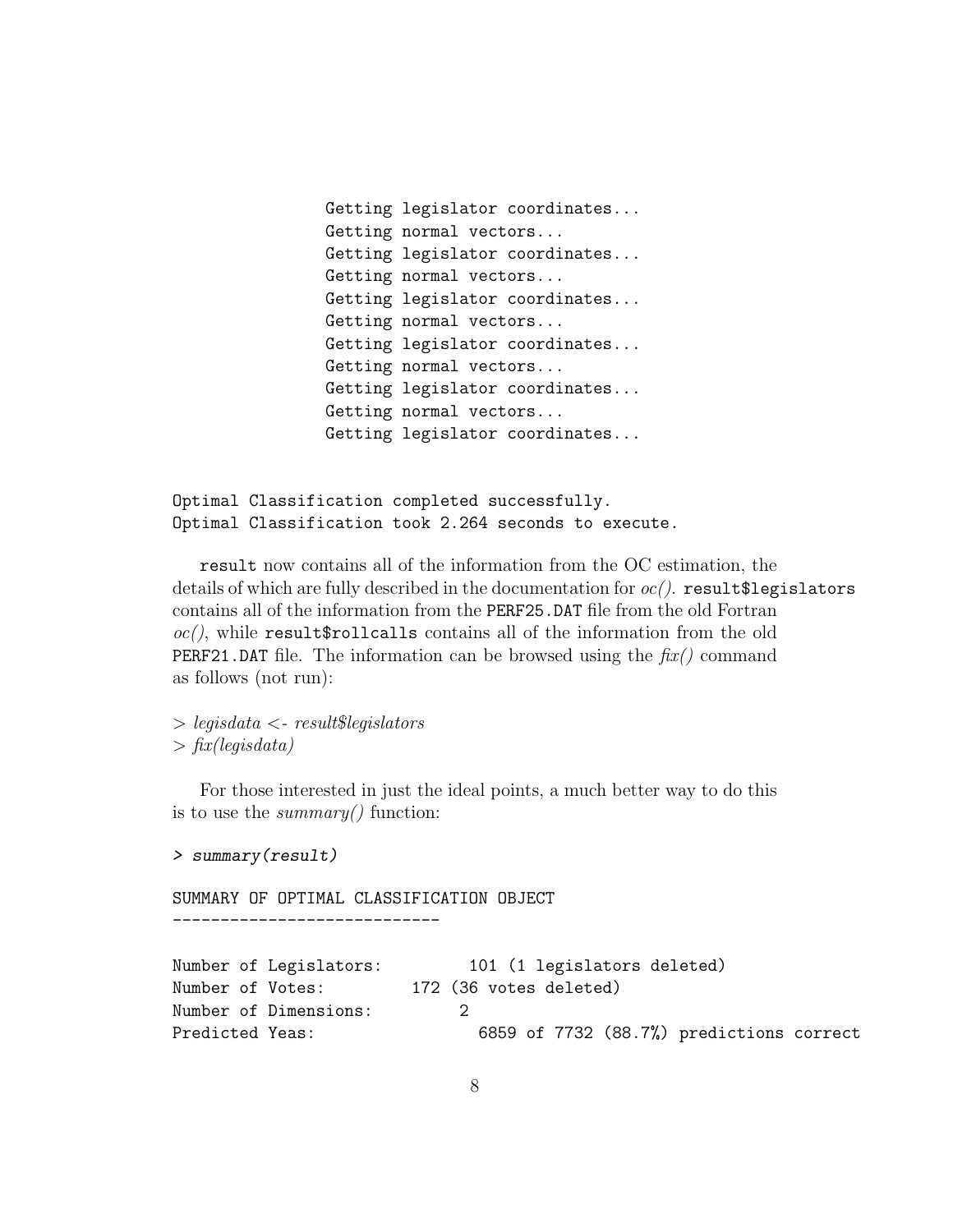The first 10 legislator estimates are: coord1D coord2D JOHNSON (D USA) -0.316 -0.780 SPARKMAN (D AL) 0.230 0.637 HILL (D AL) 0.439 0.713 GRUENING (D AK) -0.502 0.586 BARTLETT (D AK) -0.489 0.347 HAYDEN (D AZ) 0.003 0.764 FANNIN (R AZ) 0.640 -0.214 FULBRIGHT (D AR) 0.135 0.593 MCCLELLAN (D AR) 0.438 0.402 KUCHEL  $(R CA)$  -0.088 -0.424

result can also be plotted, with a basic summary plot achieved as follows as shown Figure 1:

This basic plot splits the window into 4 parts and calls plot. OCcoords(), plot.  $OCangles()$ , plot.  $OCskree()$ , and plot.  $OCcutlines()$  sequentially. Each of these four functions can be called individually. In this example, the coordinate plot on the top left plots each legislator with their party affiliation. A unit circle is included to illustrate how OC scores are constrained to lie within a unit circle. Observe that with agriculture votes, party affiliation does not appear to be a strong predictor on the first dimension, although the second dimension is largely divided by party line. The skree plot shows the first 20 eigenvalues, and the rapid decline after the second eigenvalue suggests that a two-dimensional model describes the voting behavior of the 90th Senate well. The final plot shows 50 random cutlines, and can be modified to show any desired number of cutlines as necessary.

Three things should be noted about the use of the  $plot()$  functions. First, the functions always plot the results from the first two dimensions, but the dimensions used (as well as titles and subheadings) can all be changed by the user if, for example, they wish to plot dimensions 2 and 3 instead. Secondly, plots of one dimensional oc objects work somewhat differently than in two dimensions and are covered in the example in the final section. Finally, plot.OCcoords() can be modified to include cutlines from whichever votes the user desires. The cutline of the 14th agricultural vote (corresponding to the 58th actual vote) from the 90th Senate with ideal points is plotted below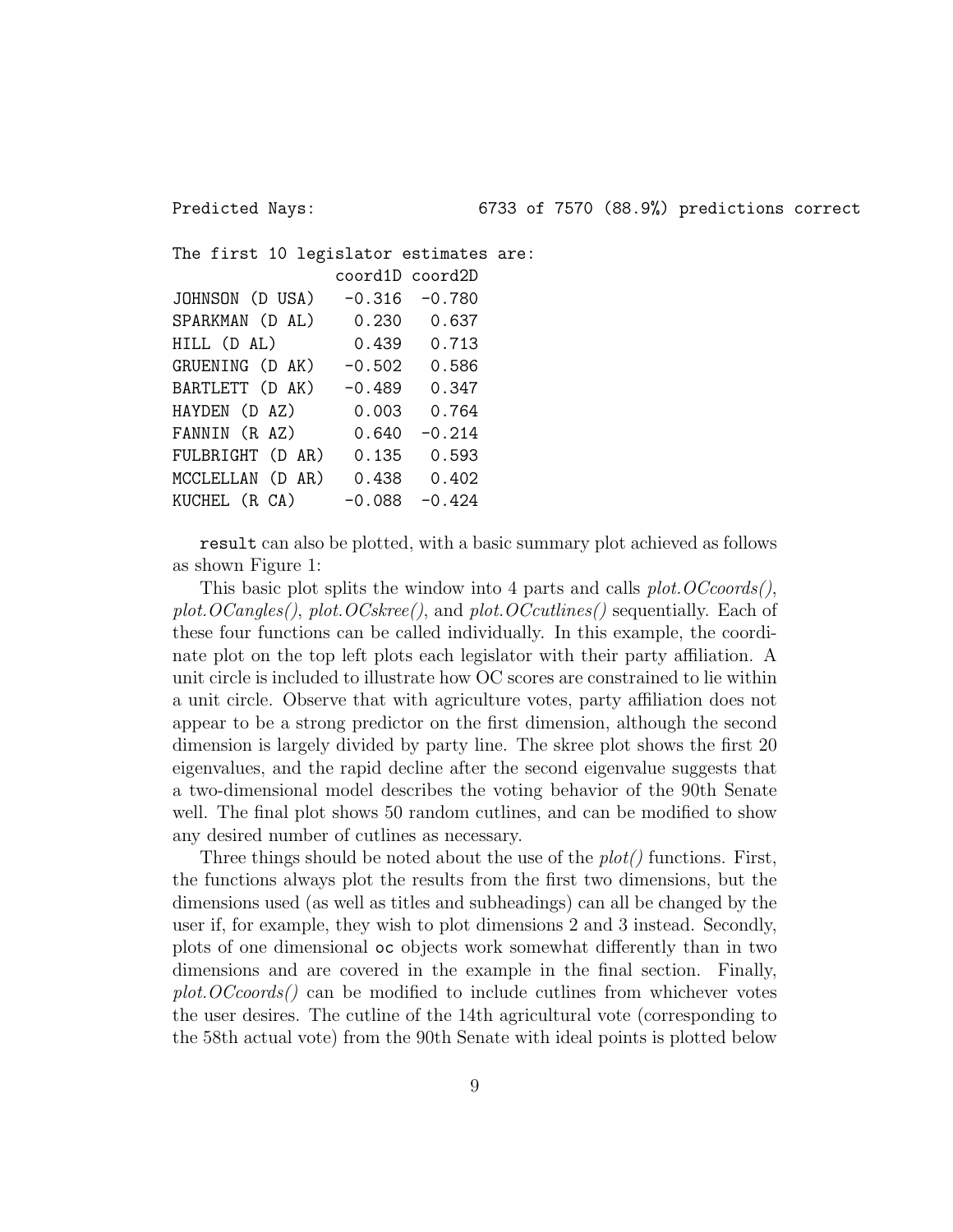#### > plot(result)

NULL



Figure 1: Summary Plot of 90th Senate Agriculture Bill OC Scores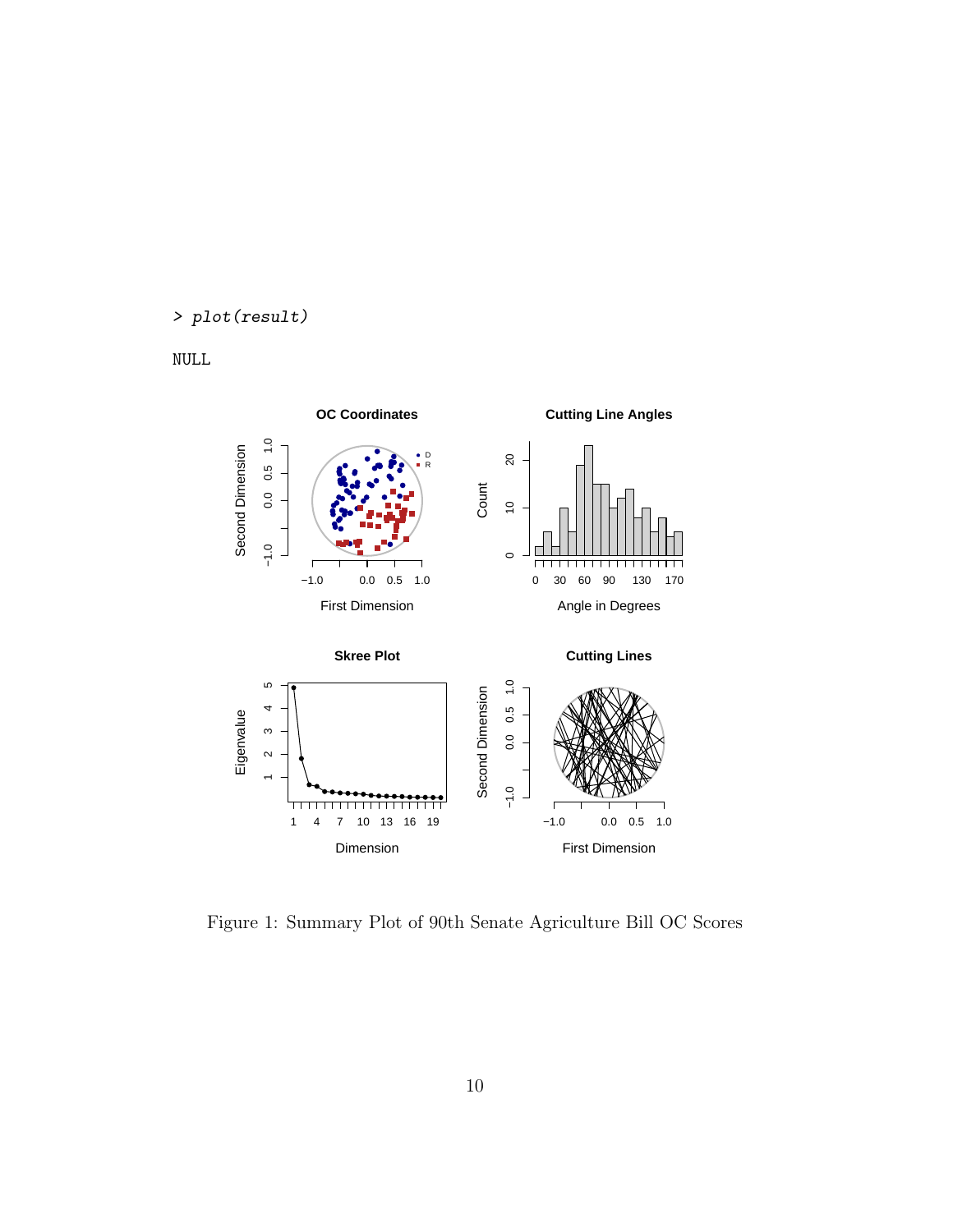in Figure 2, showing that the vote largely broke down along partisan lines.

## 4 Optimal Classification with arbitrary vote matrix

This section describes an example of OC being used for roll call data not already in ORD format. The example here is drawn from the first three sessions of the United Nations, discussed further as Figure 5.8 in Keith Poole's Spatial Models of Parliamentary Voting [1].

To create a rollcall object for use with  $oc/$ , one ideally should have three things:

- A matrix of votes from some source. The matrix should be arranged as a legislators x votes matrix. It need not be in  $1/6/9$  or  $1/0/NA$  format, but users must be able to distinguish between Yea, Nay, and missing votes.
- A vector of names for each member in the vote matrix.
- OPTIONAL: A vector describing the party or party-like memberships for the legislator.

The oc package includes all three of these items for the United Nations, which can be loaded and browsed with the code shown below. The data comes from Eric Voeten at George Washington University. In practice, one would prepare a roll call data set in a spreadsheet, like the one available one www.voteview.com/UN.csv, and read it into R using read.csv(). The csv file is also stored in this package and can be read using:

 $UN < -read.csv("library/oc/data/UN.csv", header = FALSE, strip. white = TRUE)$ 

The line above reads the exact same data as what is stored in this package as R data, which can be obtained using the following commands:

> rm(list=ls(all=TRUE)) > data(UN) > UN<-as.matrix(UN) > UN[1:5,1:6]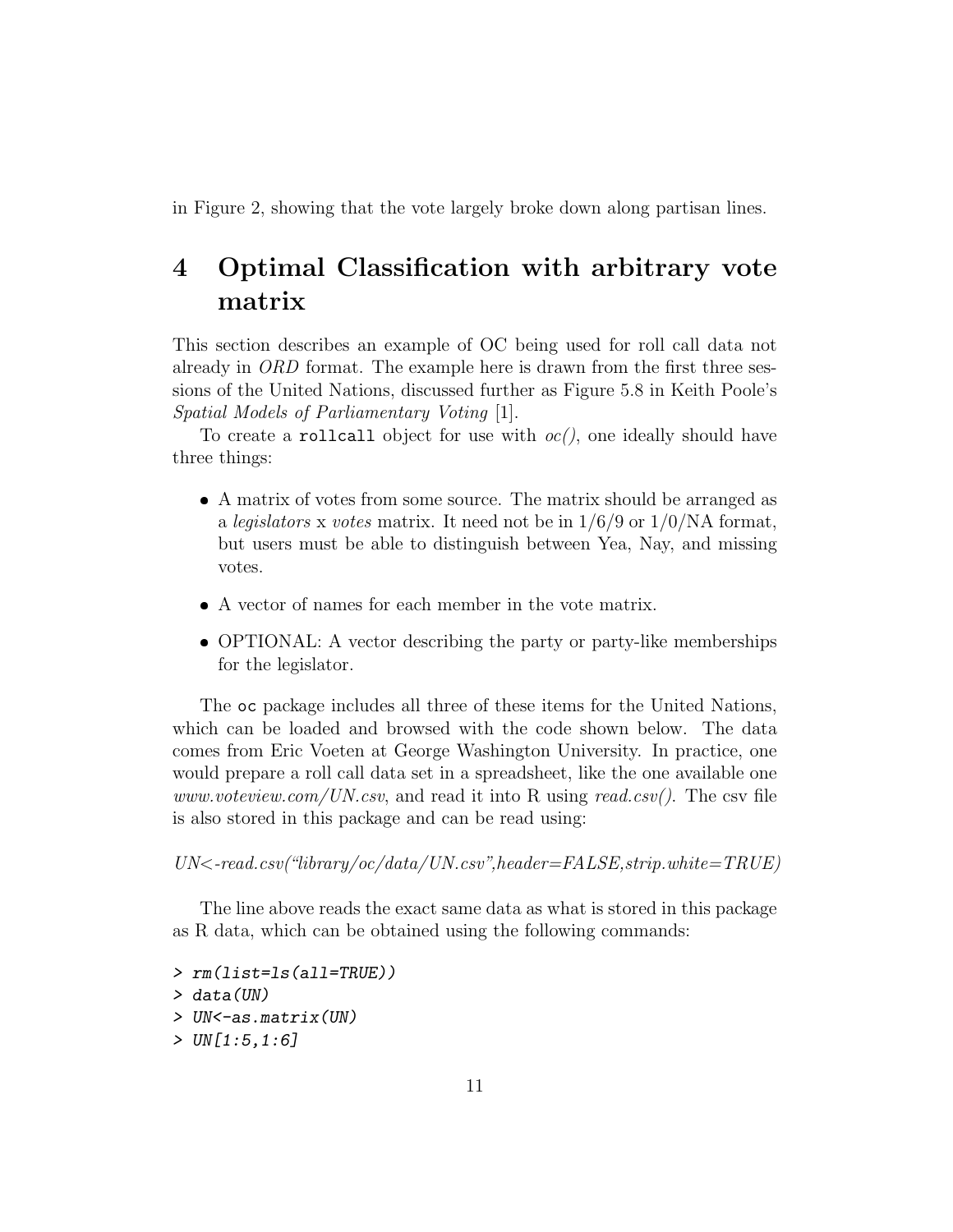```
> par(mfrow=c(1,1))> plot.OCcoords(result,cutline=14)
```


**OC Coordinates**

Figure 2: 90th Senate Agriculture Bill OC Scores with Cutline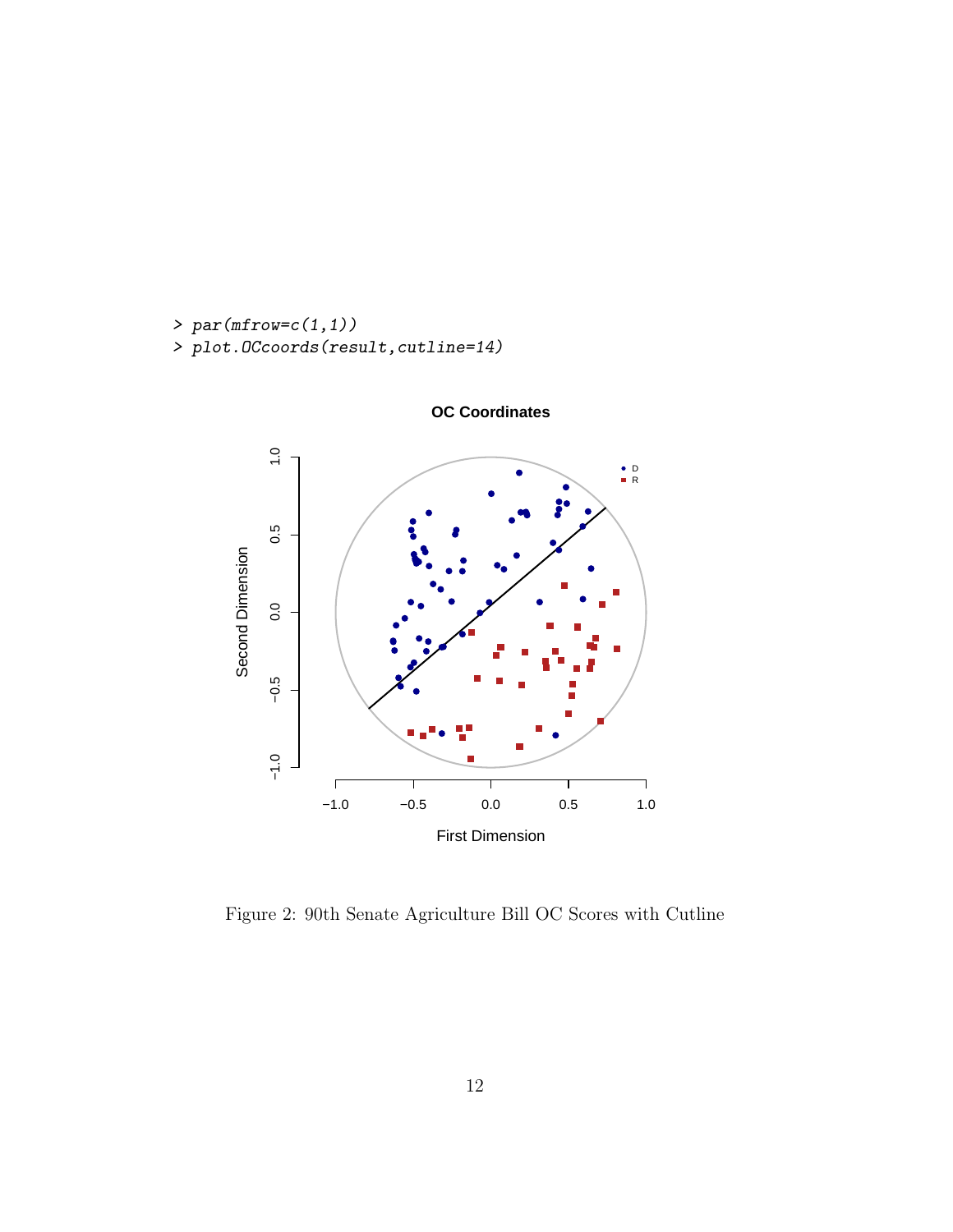| V 1                                       | V2.                     |  | V3 V4 V5 V6 |  |
|-------------------------------------------|-------------------------|--|-------------|--|
| 1 "United States" "Other" "1" "6" "6" "6" |                         |  |             |  |
| 2 "Canada"                                | "Other" "6" "6" "6" "6" |  |             |  |
| 3 "Cuba"                                  | "Other" "1" "6" "1" "1" |  |             |  |
| 4 "Haiti"                                 | "Other" "1" "6" "6" "9" |  |             |  |
| 5 "Dominican Rep" "Other" "1" "6" "6" "7" |                         |  |             |  |

Observe that the first column are the names of the legislators (in this case, countries), and the second column lists whether a country is a "Warsaw Pact" country or "Other", which in this case can be thought of as a 'party' variable. All other observations are votes. Our objective here is to use this data to create a rollcall object through the *rollcall* function in pscl. The object can then be used with  $oc()$  and its plot/summary functions as in the previous ORD example.

To do this, we want to extract a vector of names (UNnames) and party memberships (*party*), then delete them from the original matrix so we have a matrix of nothing but votes. The party variable must be rolled into a matrix as well for inclusion in the rollcall object as follows:

```
> UNnames<-UN[,1]
> legData<-matrix(UN[,2],length(UN[,2]),1)
> colnames(legData)<-"party"
> UN < -UN[, -c(1, 2)]
```
In this particular vote matrix, Yeas are numbered 1, 2, and 3, Nays are 4, 5, and 6, abstentions are 7, 8, and 9, and 0s are missing. Other vote matrices are likely different so the call to rollcall will be slightly different depending on how votes are coded. Party identification is included in the function call through legData, and a rollcall object is generated and applied to OC as follows. A one dimensional OC model is fitted, and result is summarized below and plotted in Figure 3:

```
> rc \leftarrow rollcall(UN, yea=c(1,2,3), nay=c(4,5,6),
+ missing=c(7,8,9),notInLegis=0, legis.names=UNnames,
+ legis.data=legData,
+ desc="UN Votes",
+ source="www.voteview.com")
> result<-oc(rc,polarity=1,dims=1)
```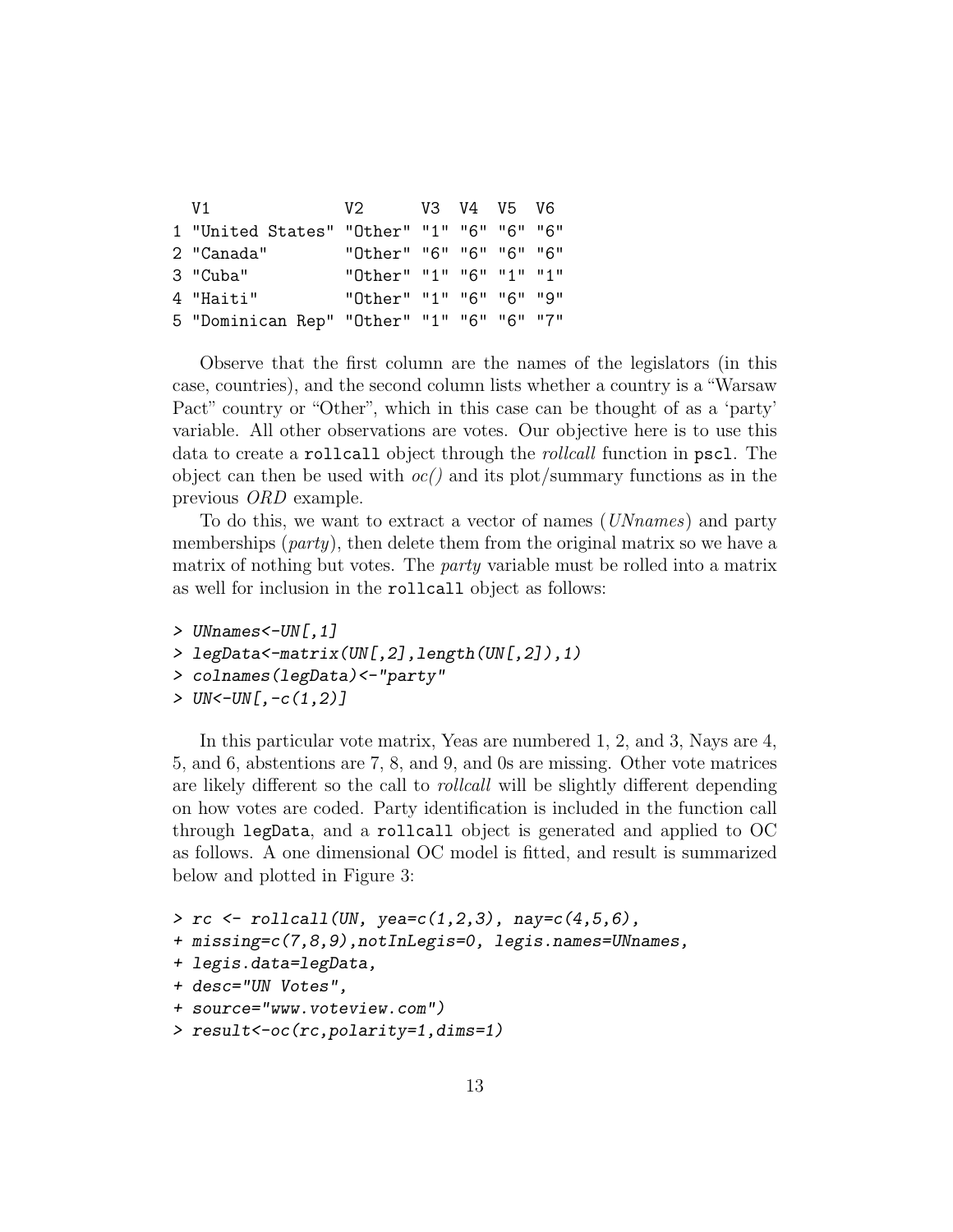Preparing to run Optimal Classification...

Checking data...

All members meet minimum vote requirements.

Votes dropped: ... 18 of 237 total votes dropped.

Running Optimal Classification...

Generating Start Coordinates... Running Edith Algorithm... Permuting adjacent legislator pairs... Permuting adjacent legislator triples...

```
Optimal Classification completed successfully.
Optimal Classification took 0.446 seconds to execute.
```

```
> summary(result)
```
SUMMARY OF OPTIMAL CLASSIFICATION OBJECT

----------------------------

|                  | Number of Legislators:                            |   |  |                        | 59 (0 legislators deleted) |                                          |  |
|------------------|---------------------------------------------------|---|--|------------------------|----------------------------|------------------------------------------|--|
| Number of Votes: |                                                   |   |  | 219 (18 votes deleted) |                            |                                          |  |
|                  | Number of Dimensions:                             | 1 |  |                        |                            |                                          |  |
| Predicted Yeas:  |                                                   |   |  |                        |                            | 4758 of 5039 (94.4%) predictions correct |  |
| Predicted Nays:  |                                                   |   |  |                        |                            | 4068 of 4488 (90.6%) predictions correct |  |
|                  | The first 10 legislator estimates are:<br>coord1D |   |  |                        |                            |                                          |  |
| United States    | 50.0                                              |   |  |                        |                            |                                          |  |
| Canada           | 57.0                                              |   |  |                        |                            |                                          |  |
| Cuba             | 27.0                                              |   |  |                        |                            |                                          |  |
| Haiti            | 24.0                                              |   |  |                        |                            |                                          |  |
| Dominican Rep    | 40.5                                              |   |  |                        |                            |                                          |  |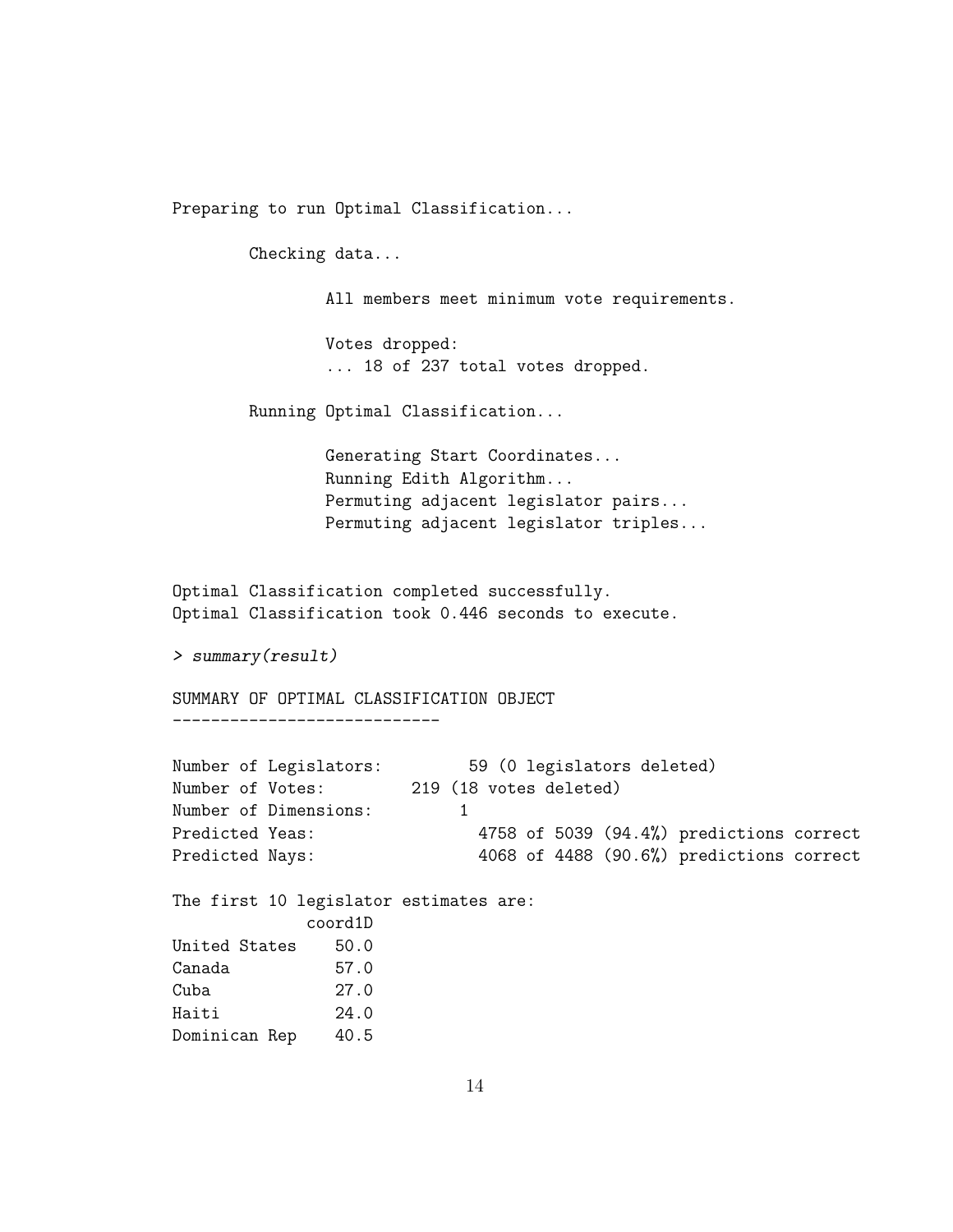#### > plot(result)



Figure 3: Summary Plot of UN Data

| Mexico      | 25.5 |
|-------------|------|
| Guatemala   | 9.0  |
| Honduras    | 29.0 |
| El Salvador | 38.0 |
| Nicaragua   | 39.0 |

Note that the one dimensional plot differs considerably from the previous two dimensional plots, since only a coordinate plot and a Skree plot are shown. This is because in one dimension, all cutlines are angled at 90<sup>°</sup>, so there is no need to plot either the cutlines or a histogram of cutline angles. Also, the plot appears to be compressed, so users need to expand the image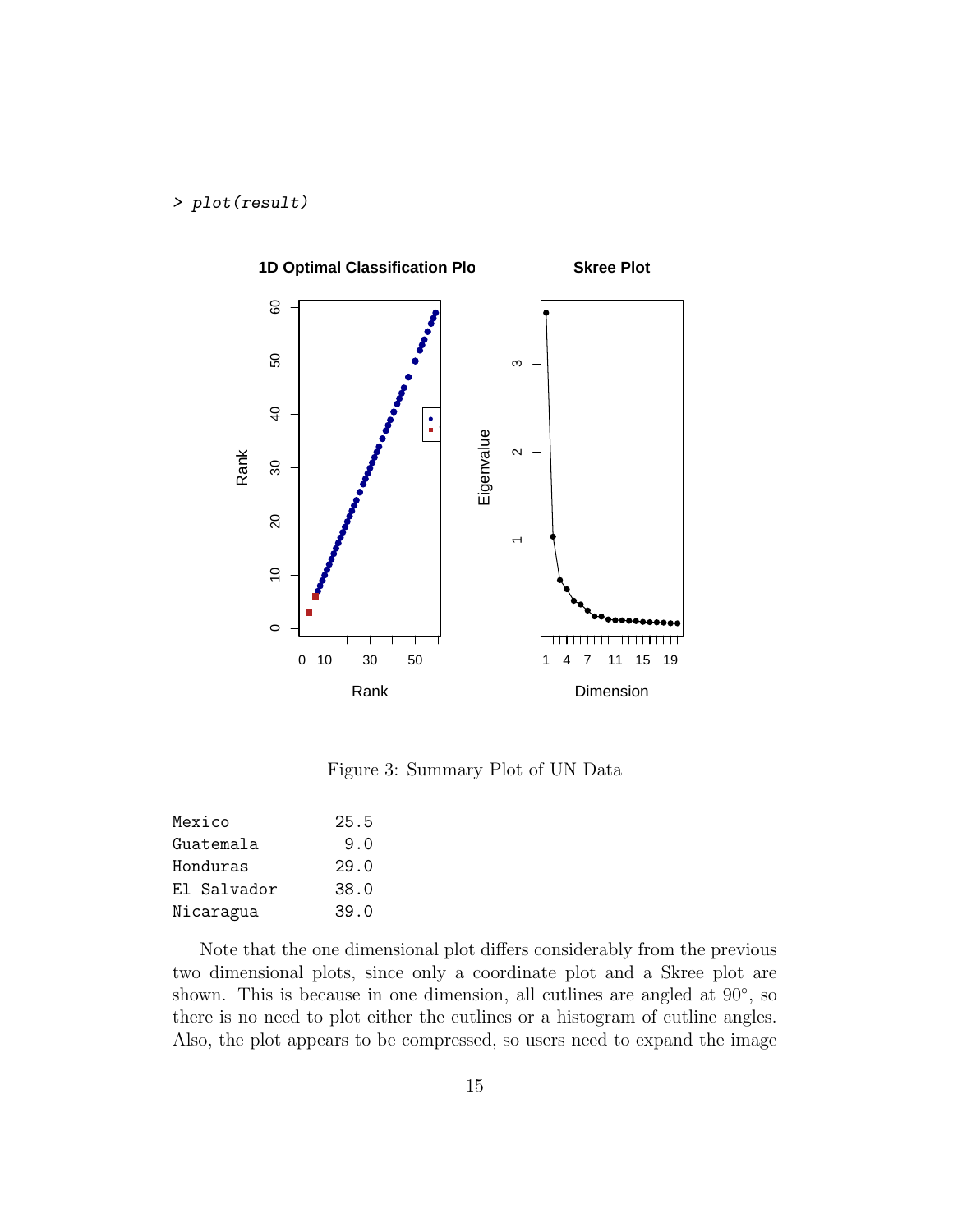manually by using their mouse and dragging along the corner of the plot to expand it.